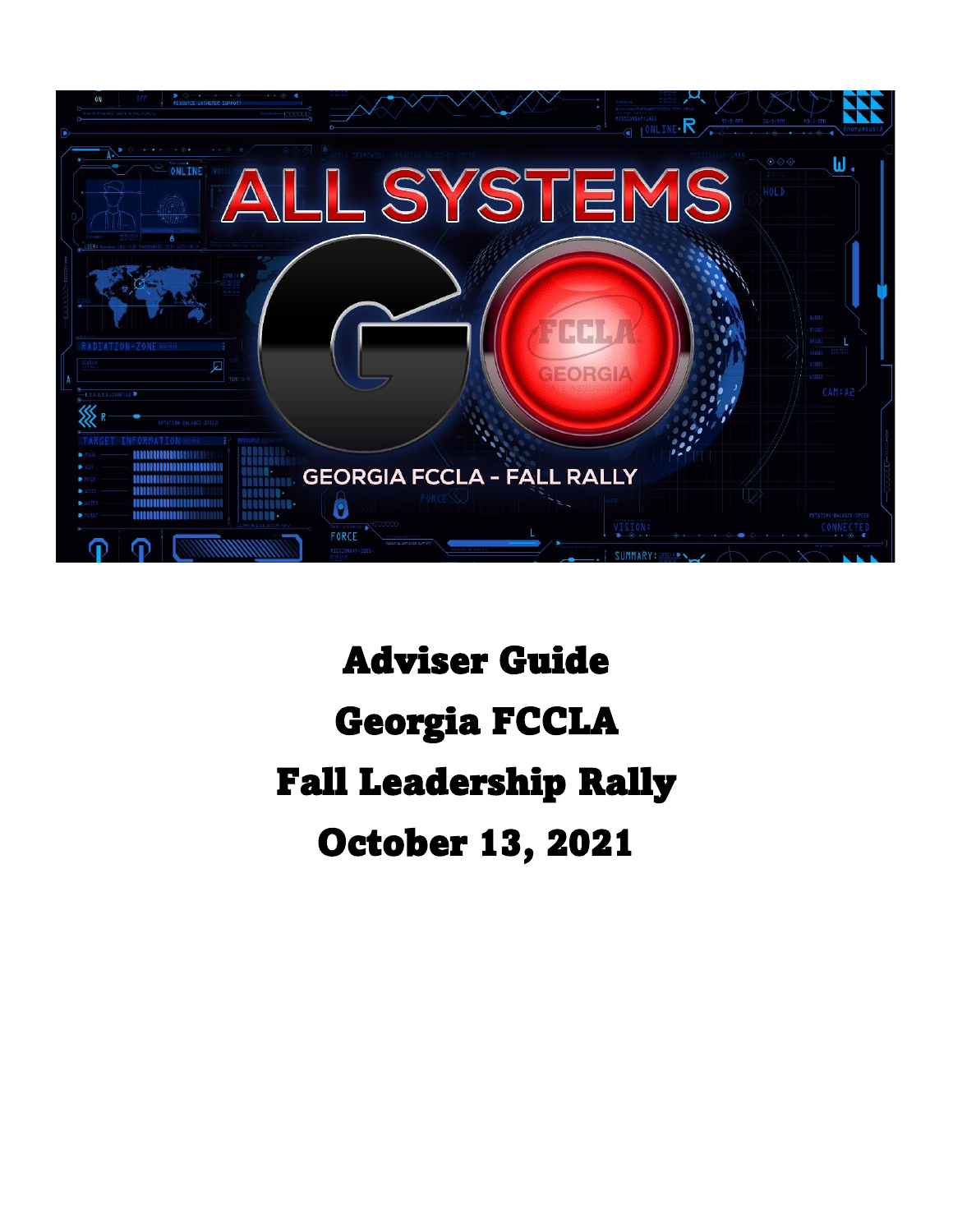## **Table of Contents**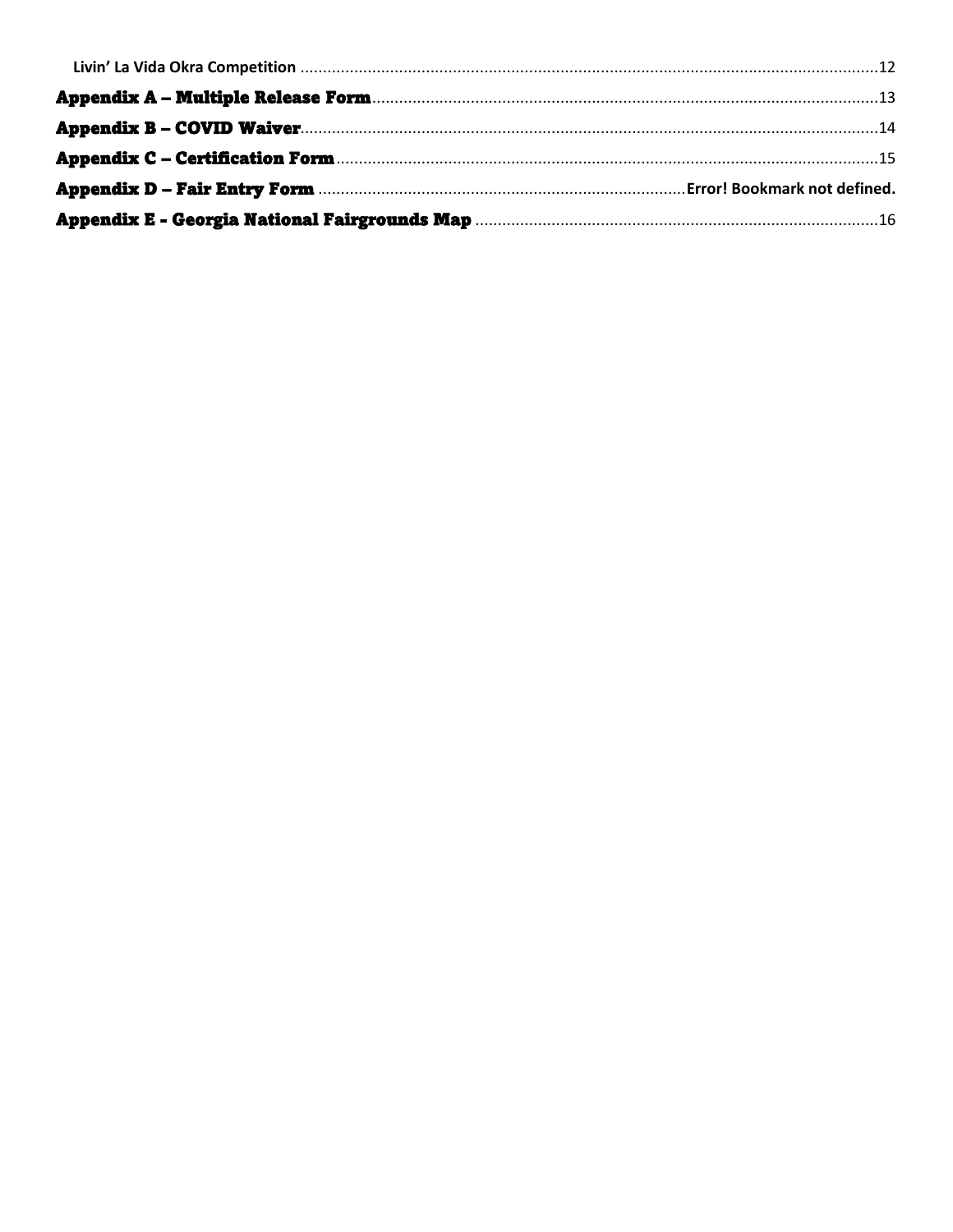## Fall Leadership Rally At-A-Glance

#### <span id="page-3-1"></span><span id="page-3-0"></span>Description

While attending and preparing for the Georgia FCCLA Fall Leadership Rally, students will have the opportunity to learn more about FCCLA programs, participate in competitive events related to Family and Consumer Sciences courses, hear a motivational message and experience fun and networking. Activities at the rally will include competitive events and a motivational general session.

#### <span id="page-3-2"></span>Date

Wednesday, October 13, 2021

#### <span id="page-3-3"></span>Location

Georgia National Fairgrounds; Perry, Georgia

### <span id="page-3-4"></span>Attendee Information Needed to Register

- Student Name
- T-shirt Size

### <span id="page-3-5"></span>Required Forms

- Multiple Release Form Complete one (1) form per chapter member attending
- COVID Waiver Complete one (1) waiver per attendee
- Certification Form One (1) per chapter
- Fair Entrance Form One (1) per chapter

#### <span id="page-3-6"></span>**Cost**

| <b>Registration Type</b>                                                                                                                                                                                                                                                         | <b>Early Bird</b>          | Regular        | Late                    |
|----------------------------------------------------------------------------------------------------------------------------------------------------------------------------------------------------------------------------------------------------------------------------------|----------------------------|----------------|-------------------------|
| <b>Deadline Date</b>                                                                                                                                                                                                                                                             | September 21 <sup>st</sup> | September 23rd | After<br>September 23rd |
| <b>Student Registration</b><br>Includes: Georgia FCCLA T-shirt, Motivational Speaker, Awards<br>Session, Entrance into the fairgrounds                                                                                                                                           | \$20                       | \$30           | \$40*                   |
| <b>School System Adult Registration</b><br>(Advisers, CTI Coordinators, Teachers, ParaPros, etc.)<br>Includes: Georgia FCCLA T-shirt, Motivational Speaker, Awards<br>Session, Entrance into the fairgrounds                                                                     | \$20                       | \$30           | $$40*$                  |
| <b>Other Adult Registration</b><br><b>Parents &amp; Family Members</b><br>Includes: Georgia FCCLA T-shirt, Motivational Speaker, Awards<br>Session, Entrance into the fairgrounds                                                                                                | \$20                       | \$30           | \$40*                   |
| <b>Pre-Ordered Armbands</b><br>Provided by the Georgia National Fairgrounds for Midway Rides<br>** Armband prices did increase from 2019 **<br>NOTE: Armbands are not available after September 23rd for pre-<br>order, but they are available on-site at Fall Leadership Rally. | \$25                       | \$25           | <b>Not Available</b>    |
| Registration Deadlines are at 11:59 PM on the Deadline Date                                                                                                                                                                                                                      |                            |                |                         |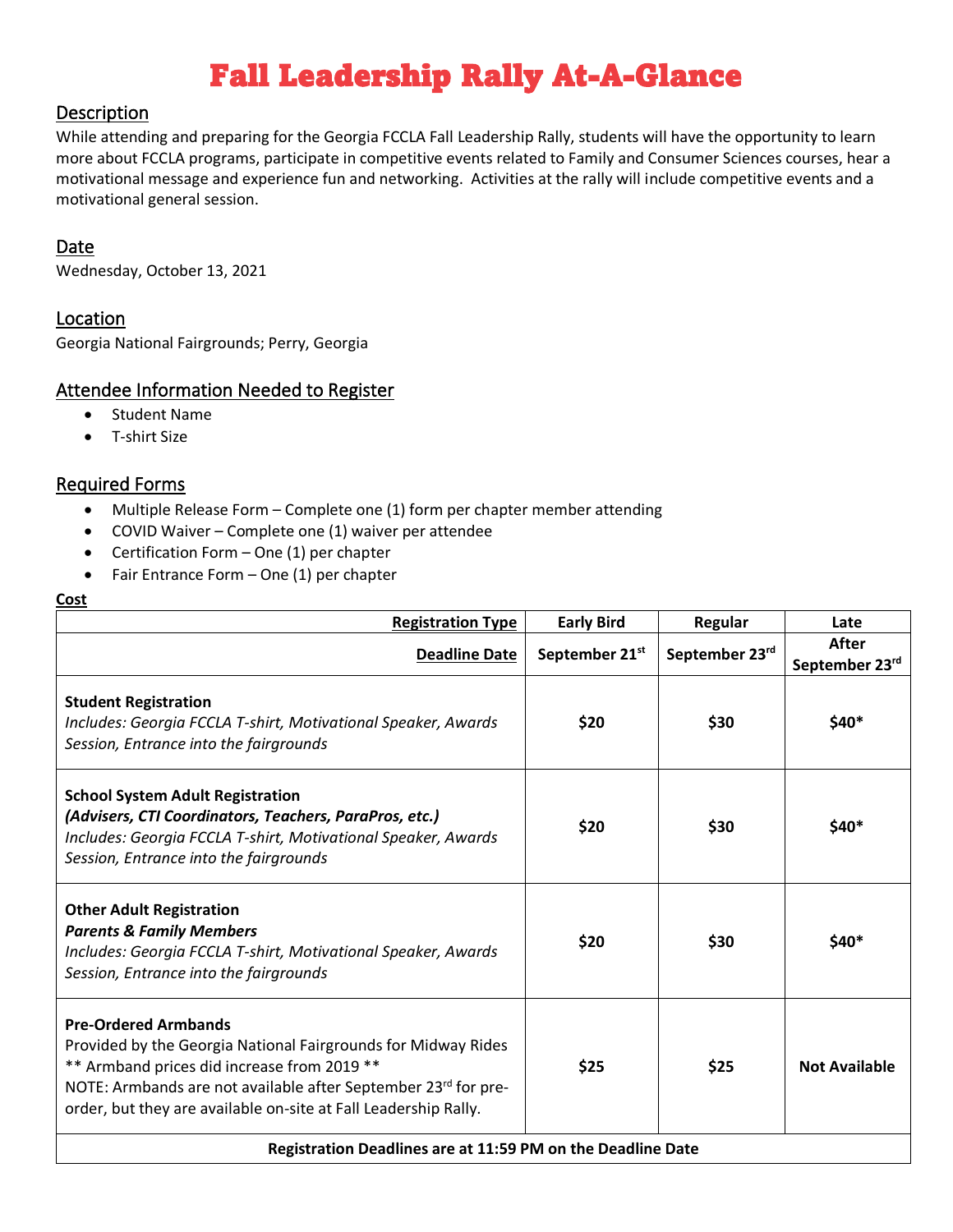### <span id="page-4-0"></span>Late Registration Policy

- To register late, email Caitlin Roberson at [croberson@gafccla.com](mailto:croberson@gafccla.com)
- Late Registrations will be allowed for 48 hours after the posted Regular Registration Deadline.
	- o Saturday, September 25<sup>th</sup>, 2021, at 11:59 PM
- After 48 hours post regular registration deadline, no late registrations will be accepted.
- There are **no** on-site registrations.
- T-shirts are not guaranteed for late registrations. \*
- Pre-ordered armbands are not available for late registrations
- For more information on the Late Registration Policy, please refer to the Georgia FCCLA Policy and Procedures Manual.

### <span id="page-4-1"></span>Payment Postmark Deadline

Thursday, September 30<sup>th</sup>, 2021

#### <span id="page-4-2"></span>Registration Refunds

<span id="page-4-3"></span>No registration refunds will be processed after the regular registration deadline, September  $2^{nd}$ , 2021.

## Payments

### <span id="page-4-4"></span>Payment Postmark Deadline

Thursday, September 30<sup>th</sup>, 2021

### <span id="page-4-5"></span>Payment Options

**By Check:**

Checks should be made out to "Georgia FCCLA" and mailed to:

P.O. Box 840 Bogart, GA 30622

#### **By Credit Card:**

Credit Card payments are available upon request.

- Email Caitlin Roberson at [croberson@gafccla.com](mailto:croberson@gafccla.com) if you need to pay with a credit card.
- Partial payments will not be accepted via credit card.
- A 3% credit card processing fee will be added to all credit card invoices.
- Georgia FCCLA used QuickBooks Online Invoices for credit card payments.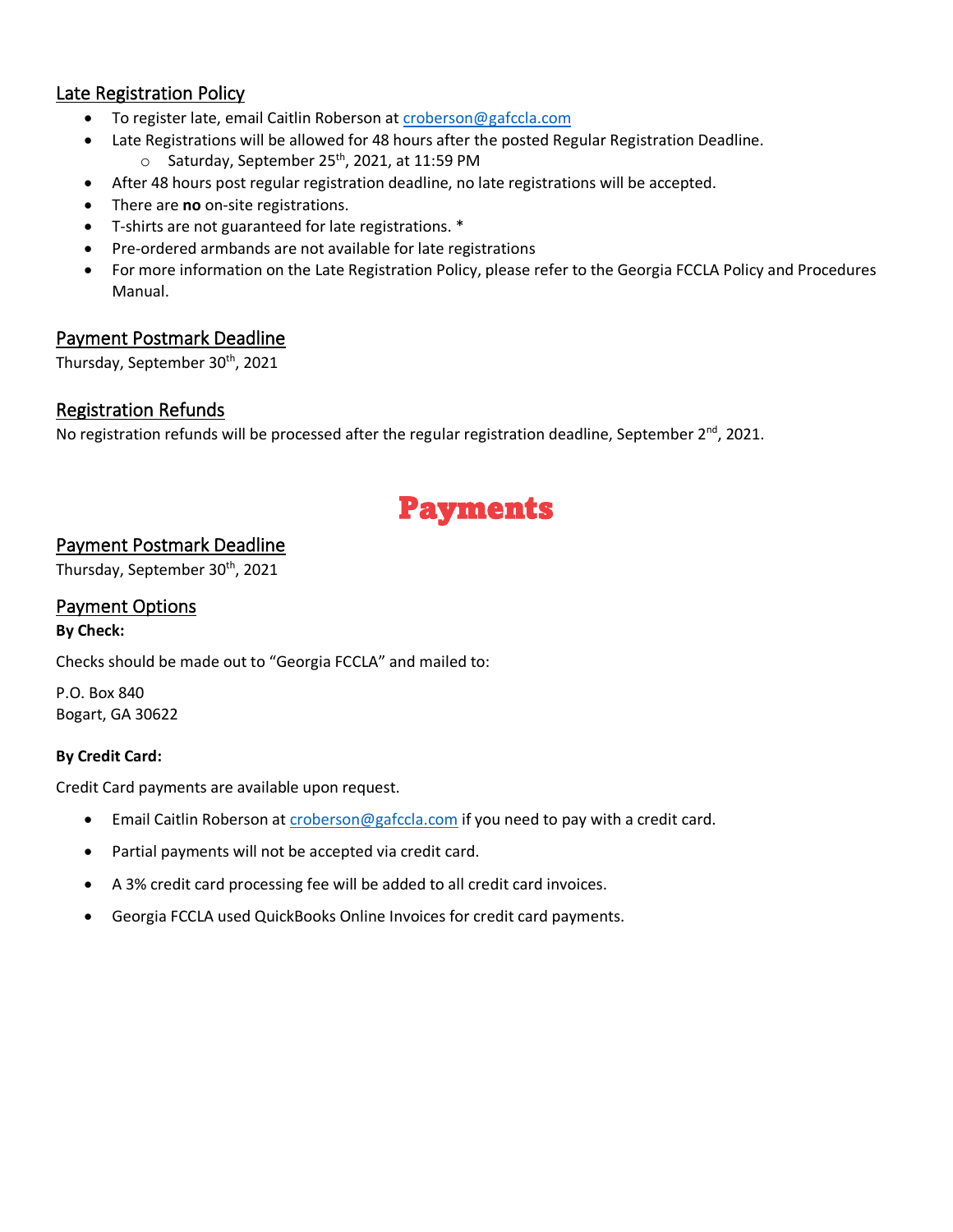## Checklist to Prepare for Fall Leadership Rally

- <span id="page-5-0"></span>❑ Set chapter deadlines for registration and payment
- ❑ Determine student cost to attend with your chapter, including registration fees, meals, travel, etc.
- ❑ Provide students with necessary conference information, including cost and competitions
- ❑ Hold any local level competitions to determine chili cook-off, peanut recipe, culinary competition
- ❑ Send a letter to parents with event details
- ❑ Discuss dress code requirements with students
- ❑ Collect student payment before registration deadline
- ❑ Register all students, advisers, chaperones for the conference by the deadline
- ❑ Print emailed invoice and check/double check for accuracy
- ❑ Submit invoice to bookkeeper for payment
- ❑ Mail conference payment to Georgia FCCLA
- ❑ Follow the deadline checklist for all Fall Rally forms and submissions, with both Georgia National Fair & Georgia FCCLA
- ❑ Review Fall Rally tentative agenda with attending members
- ❑ Ensure students are in proper dress attire before departure
- ❑ Ensure all Multiple Release Forms are properly completed, bring copies with you to Fall Rally in a large envelope with certification form (APPENDIX B) on the outside
- ❑ Have all attendees follow and like Georgia FCCLA on social media sites to receive conference updates and emergency information during the conference

#### <span id="page-5-1"></span>Multiple Release Forms & COVID Waivers

All members must have completed forms (*Appendix A & B*) on file prior to the beginning of the general session. Each chapter will also need to fill out a Certification Form (Appendix C).

Forms will be scanned onsite at the registration table and returned to the adviser.

#### <span id="page-5-2"></span>Fair Admission/Entry Form

The admission application (Fair Entry Form) will be emailed to registered chapter on September 27<sup>th</sup>, 2021. The Fair Entry Form is mandatory for entry into the fair. Give the completed form to the gate attendant when entering the **East Gate**.

*Please note: If the number of members and/or chaperones does not match what is on your Georgia FCCLA registration, you will have to pay the fair admission fee for every person that you are over. The Georgia National Fair will be provided a list of registration information for each registered chapter from Georgia FCCLA.*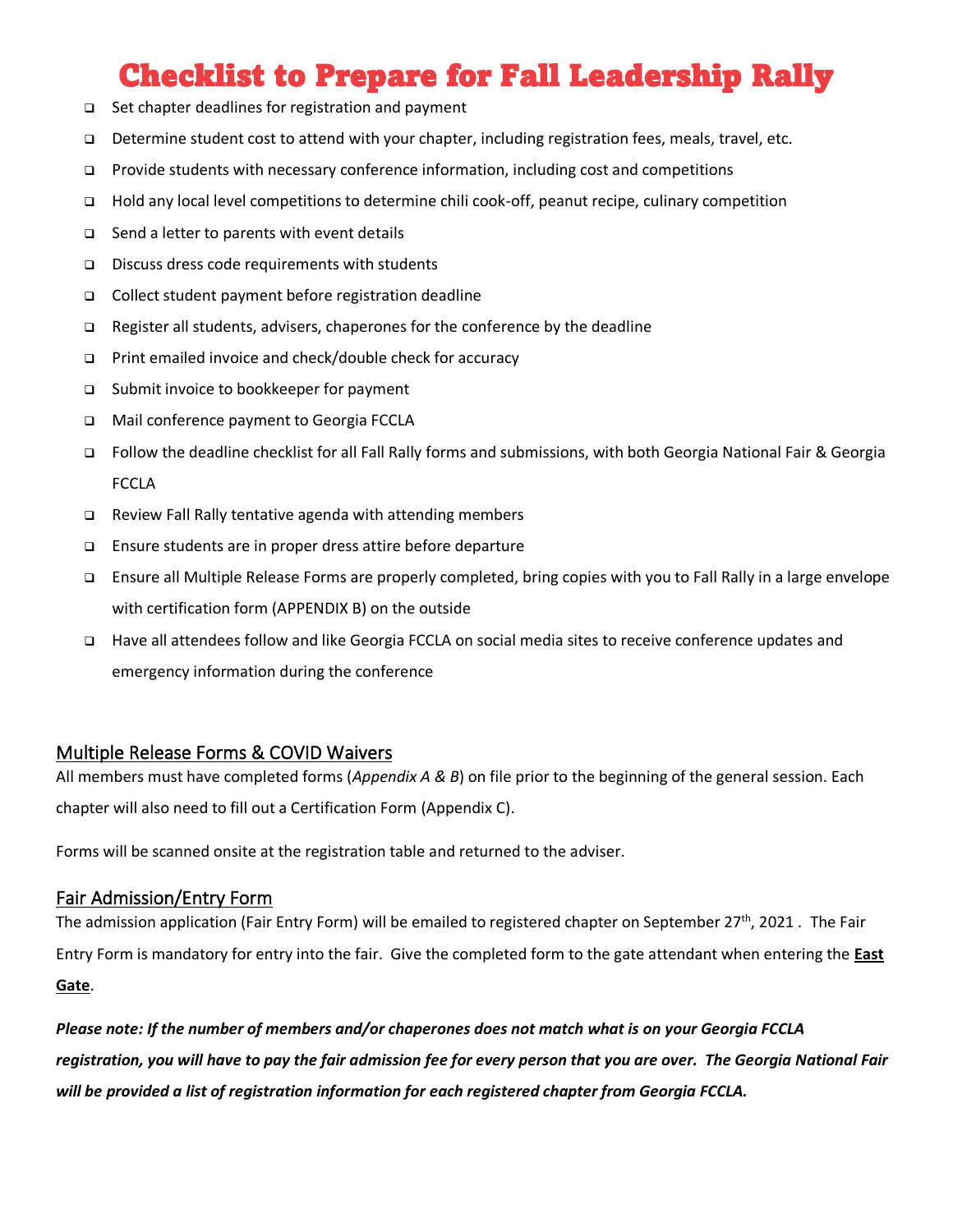## Fall Rally Deadlines

<span id="page-6-0"></span>

| <b>Date</b>                    | <b>Deadline</b>                                                                                                                                                                                                                                                                             |
|--------------------------------|---------------------------------------------------------------------------------------------------------------------------------------------------------------------------------------------------------------------------------------------------------------------------------------------|
| September 20                   | Obtain password for GNFA registration by e-mailing contests@gnfa.com                                                                                                                                                                                                                        |
|                                | Information to send them: Chapter name, school address, school phone number,<br>adviser name, adviser email                                                                                                                                                                                 |
| September 21                   | <b>Early Bird Registration Deadline</b>                                                                                                                                                                                                                                                     |
| September 22                   | <b>GNFA Competitive Events registration deadline</b><br><b>Brochure Competition</b><br><b>Chapter Booth Competition</b><br>Chili Cook-off Competition<br><b>Culinary Competition</b><br><b>Peanut Recipe Competition</b><br>Themed Speech Competition<br><b>Chapter T-shirt Competition</b> |
| September 23                   | <b>Regular Registration Deadline</b><br>NO ARMBANDS CAN BE PRE-ORDERED AFTER SEPTEMBER 23, BUT WILL BE AVAILABLE FOR<br>PURCHASE AT THE FAIR                                                                                                                                                |
| September 24                   | Brochure Competition Submission Deadline (Wufoo form)                                                                                                                                                                                                                                       |
| September 25<br>September 27   | Chapter Booth Set-up at Georgia National Fair (HERITAGE HALL)<br>Saturday, September 25 <sup>th</sup> - 10:00 AM to 3:00 PM<br>$\Box$                                                                                                                                                       |
| September 28                   | Monday & Tuesday September 27 <sup>th</sup> & 28 <sup>th</sup> - 9:00 AM to 5:00 PM<br>$\Box$                                                                                                                                                                                               |
| September 30                   | Payment Postmark Deadline<br>Mail Checks to Georgia FCCLA at PO Box 840 Bogart, GA 30622                                                                                                                                                                                                    |
| October 1                      | Georgia Organics October Farm to School Month<br>Livin' La Vida Okra Competitive Event Submission Deadline                                                                                                                                                                                  |
| October 12                     | Chili Competition, Georgia National Fairgrounds                                                                                                                                                                                                                                             |
| October 13                     | <b>Fall Rally</b><br><b>Culinary Competition</b><br>Themed Speech Competition<br><b>Peanut Recipe Competition</b>                                                                                                                                                                           |
| October 19-20 or<br>October 23 | Chapter Fair Booth Tear Down                                                                                                                                                                                                                                                                |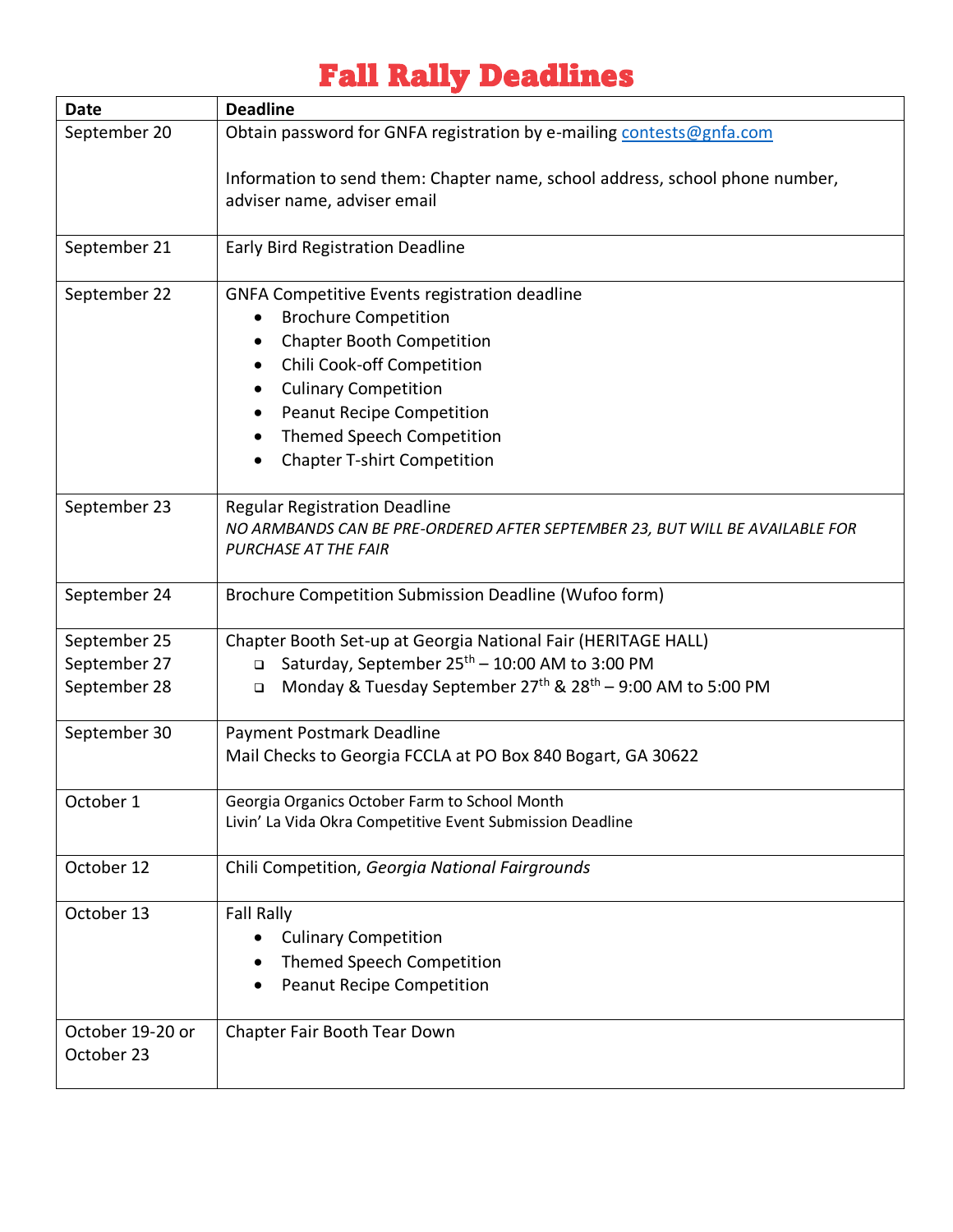## Event Registration

## <span id="page-7-0"></span>**Registration Link**

#### <https://www.registermychapter.com/fccla/ga-fall/Main.asp>

### <span id="page-7-1"></span>Chaperone Ratio

A ratio of one adult for every 10 members is recommended. In the event your county has a different chaperone policy, your county's policy should be followed. When attending Georgia FCCLA conferences and events, advisers are expected to provide adequate supervision for his/her students. All chaperones must follow the Georgia FCCLA code of conduct. Chaperones are expected to attend all workshops or meetings with the members and advisers.

## <span id="page-7-2"></span>Special Accommodations/Meals

#### *Deadline: September 23rd , 2021*

For members that require special accommodations, complete the special needs portion in the registration system. Example reasons that students may need special accommodations would include wheelchair access or interpreter services or food allergies.

### <span id="page-7-3"></span>Lodging / Overnight Accommodations *Deadline: September 23rd , 2021*

Lodging arrangements, if needed, are the responsibility of each individual chapter. Most chapters choose to drive to Camp John Hope and back in the same day. No transportation will be provided by Georgia FCCLA. For overnight accommodations at Camp John Hope, please contact Caitlin Roberson at [croberson@gafccla.com](mailto:croberson@gafccla.com) (UPDATE 09.13.2021)

### <span id="page-7-4"></span>Registration Refunds:

No registration refunds will be processed after the regular registration deadline, September 23<sup>rd</sup>, 2021.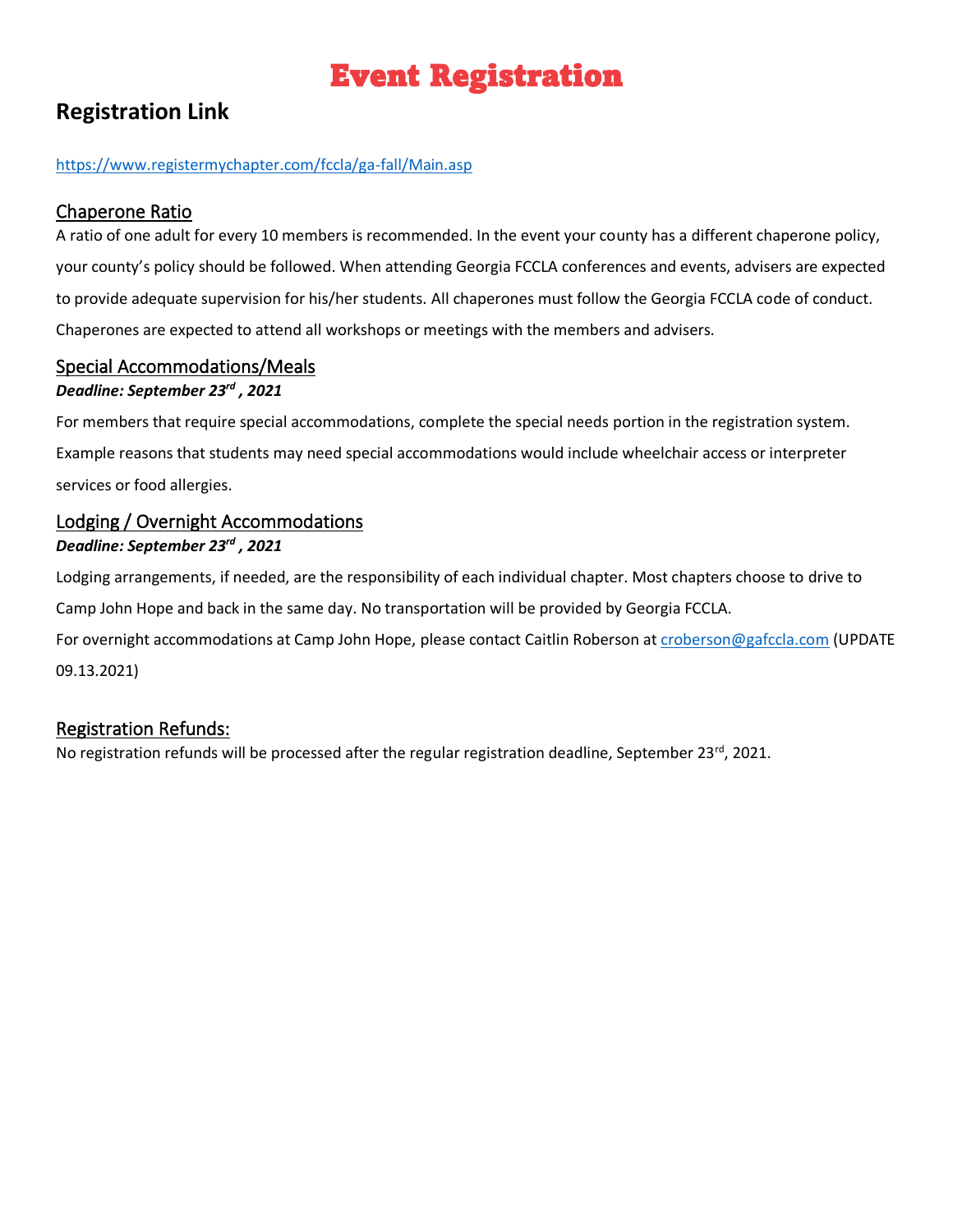## Georgia FCCLA Dress Code

<span id="page-8-0"></span>FCCLA members are expected to display a professional image at all functions. Members should always be respectful to administrators, exhibitors, parents, advisers, and other members. Advisers will ensure that students look professional and in appropriate attire at all times.

**Fall Leadership Rally Dress Code:** Longer-length shorts (no short shorts), neat jeans (no holes or tears), collared shirts, sweatshirts, appropriate T-shirts, and casual footwear. *Chapter T-shirts are encouraged.*

#### **\*\*\* For Competitions: See specific competition guidelines for attire.\*\*\***

Advisers and Adult guests are encouraged to follow the dress code.

#### **Inappropriate Attire**

The following should not be worn to any FCCLA activity:

- Clothing and accessories which are sexually suggestive, which advertise drugs, alcohol or tobacco products or display profanity.
- See-through, tight fitting, spaghetti straps, strapless, extremely short, or low-cut blouses/tops/dresses/skirts.
- Pants or skirts that are worn below the hip bone; no undergarments may be showing.
- Spandex, leggings, stirrup pants, leotards, short shorts, cutoffs, or pajamas. If leggings are worn, shorts/skirt/dress must be an appropriate length over the leggings.
- Clothing which is stained, torn, or ripped.
- **Bare feet**

## Georgia FCCLA Code of Conduct

<span id="page-8-1"></span>FCCLA members and advisers should follow the following guidelines while attending a Georgia FCCLA sponsored event:

- 1. Behavior should always be such that it reflects a positive, professional image of you, your chapter, your state and the organization.
- 2. Attendees shall keep their adult advisers always informed of their activities and whereabouts.
- 3. Local advisers will be responsible for their attendees' conduct.
- 4. Attendees will attend all general sessions, workshops, and activities.
- 5. Attendees will be prompt and prepared for all activities.
- 6. Identification badges will be worn at all times except when outside the hotel or meeting area.
- 7. The dress code will be enforced at all times. (The Dress Code is listed in the Adviser Guide.)
- 8. Any accidents, injuries or illnesses should be reported to the adult chaperone or state adviser immediately.
- 9. All attendees will observe the curfew set by the State/National Office.
- 10. Inappropriate physical conduct is not allowed and will be subject to disciplinary action.
- 11. No student shall leave the camp unless accompanied by his/her adviser or chaperone.
- 12. If a student is found responsible for stealing or vandalism, the student and his/her parents/guardians will be expected to pay all damages.
- 13. Attendees attending FCCLA events may not purchase, possess, consumer or be under the influence of alcohol or illegal drugs at any time. Violators will be subject to disciplinary action.
- 14. Smoking, vaping, or the possession of tobacco, is not allowed.
- 15. Attendees violating or ignoring any of the conduct rules will subject their entire chapter delegation to being unseated and their candidates or competitive events contestants (if applicable) being disqualified. Individual Attendees who disregard the rules will be subject to disciplinary action and be sent home at their own expense. In the case of student Attendees, parents/guardians will be notified.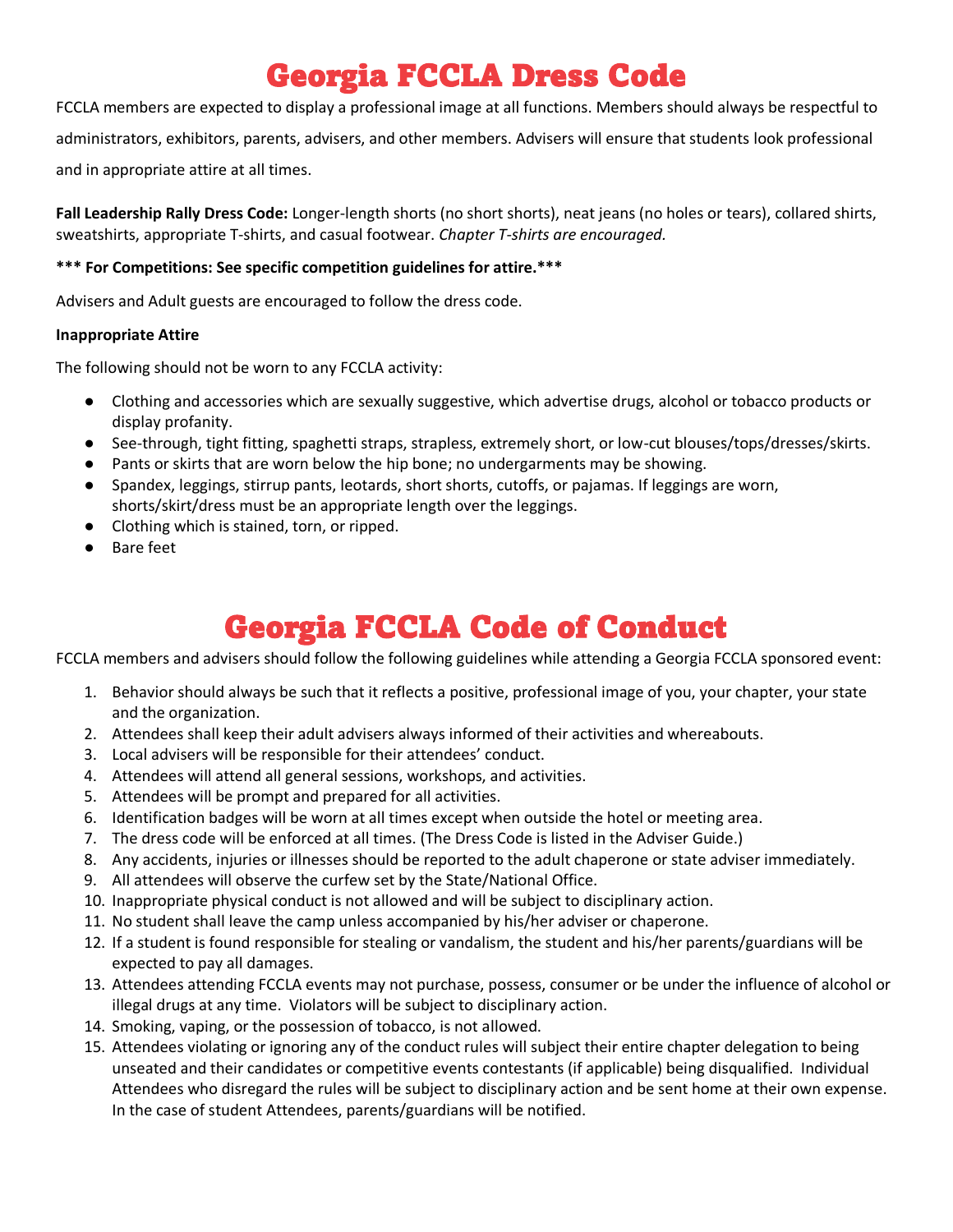## Fall Leadership Rally Day of Information

## <span id="page-9-1"></span><span id="page-9-0"></span>Tentative Schedule:

## **Tuesday, October 12th, 2021**

| $1:00$ PM $-$ Check-In | <b>Chili Cook-Off (Middle School)</b><br>Miller-Murphy-Howard Building |
|------------------------|------------------------------------------------------------------------|
| 1:30 PM - Contest      | Flower Show Area (North End)                                           |
| 3:00 PM - Check-In     | <b>Chili Cook-Off (High School)</b>                                    |
|                        | Miller-Murphy-Howard Building                                          |
| 3:30 PM - Contest      | Flower Show Area (North End)                                           |

## **Wednesday, October 13th, 2021**

| $9:00$ AM $-$ 10:30 AM    | Registration<br>Reeves Arena                                                          |
|---------------------------|---------------------------------------------------------------------------------------|
| $10:00$ AM $- 10:30$ AM   | <b>Peanut Recipe Competition Submissions</b><br>Heritage Hall Kitchen                 |
| $10:30$ AM $- 12:00$ noon | <b>General Session &amp; Keynote Speaker</b><br>Reaves Arena                          |
| $1:15$ PM                 | <b>Culinary Competition</b><br>Miller-Murphy-Howard Building<br>North End of Building |
| $1:15$ PM                 | <b>Theme Speech Competition</b><br>Heritage Hall Stage                                |

### <span id="page-9-2"></span>Parking

**Georgia National Fairgrounds:** Attendees will park in the **EAST Parking Lot** and enter through the **East Gate**. Buses and vehicles will use Exit 134, and head east towards the fairgrounds. Buses will need to enter into the THIRD entrance (look for Elko Road). Turn left onto Elko Road and continue until fair parking attendees direct you where to park.

**Take exit 134 off of I-75** (please **DO NOT** use exit 135)

#### <span id="page-9-3"></span>Parade of Chapters

Please assign one (1) student as a chapter representative. These students will sit to the left of the stage and walk across the stage during the General Session as a welcome to all the chapters in attendance.

#### <span id="page-9-4"></span>Awards Ceremony

Chapters who have placed in the Brochure Event, Chapter Fair Booth, Georgia Organics Competition, Chapter T-shirt and/or the Chili Cook Off will have reserved seating on the right of the stage. Emails will be sent out prior to the Fall Leadership Rally.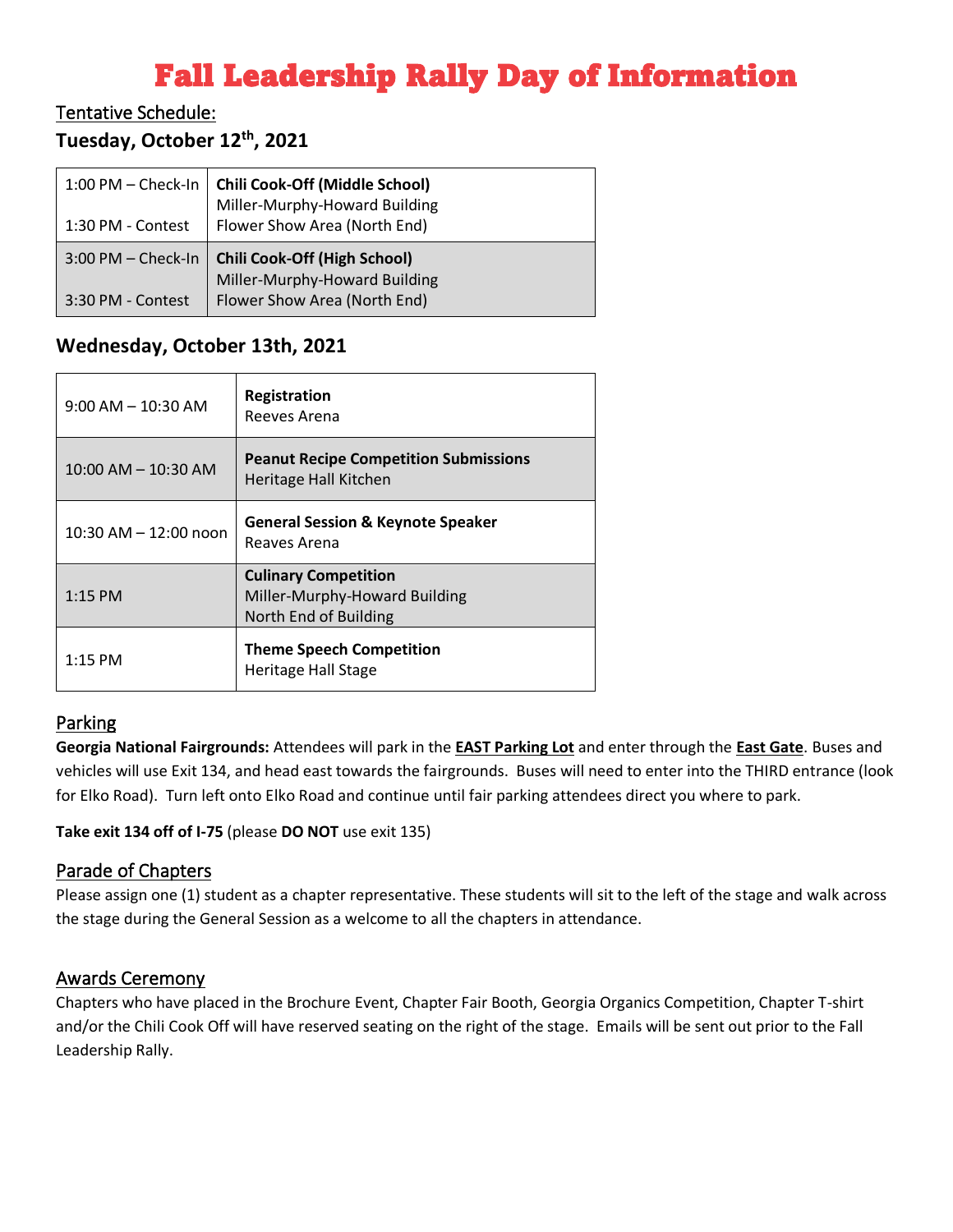## Fall Leadership Rally Competitive Events

### <span id="page-10-1"></span><span id="page-10-0"></span>List of Competitive Events

The following events are available at this year's Fall Leadership Rally.

- Brochure Competition
- Chapter Booth Competition
- Theme Speech (NEW)
- Chapter T-shirt Competition (NEW)
- Chili Cook-Off Competition
- Peanut Recipe Competition
- Culinary Competition
- Georgia Organics Farm to School Month Livin' La Vida Okra Competition

#### <span id="page-10-2"></span>Georgia National Fair Registration

All competitions need to be registered with the Georgia National Fair, except for the Georgia Organics Livin' La Vida Okra Competition. Follow the directions in the links to properly submit information via the Georgia National Fair registration.

Chili Cook-off, Peanut Recipe and Culinary Competitions all have potential lotteries. The competitor list will be sent as soon as the lists are received from the Georgia National Fair.

### <span id="page-10-3"></span>Chili Cook-off Competition Information

The chili cook-off competitor and ONE adult chaperone (adviser, parent, etc.) will be allowed entry in the west entrance of the Miller-Murphy-Howard Building on Tuesday, October 12<sup>th</sup> for the competition. Any other students or adults will need to pay fair entry fees to observe.

### <span id="page-10-4"></span>Peanut Recipe Competition Information

There is one option for entry and peanut recipe drop-off in the Heritage Hall Building on the morning of Wednesday, October 13th. Enter through the East Gate entrance with the bus/vehicle (directions on page 9) and walk to the Heritage Hall Building.

### <span id="page-10-5"></span>Culinary Competition Information

There are three options for entry and culinary competition equipment unloading in the Miller-Murphy-Howard Building on Wednesday, October 13<sup>th</sup>.

- Option 1: Enter through the East Gate entrance with the bus/vehicle (directions on page 9) and walk to the Miller-Murphy-Howard Building
- Option 2: The culinary competitor and ONE adult chaperone who must drive separately will be allowed entry in the west entrance of the Miller-Murphy-Howard Building on Wednesday morning. The vehicle may drop the competitor and chaperone off at the Miller-Murphy-Howard Building before proceeding to the East Gate entrance (directions on page 9). DO NOT go through the fair gates – they will charge you admission. BUSES WILL NOT BE ALLOWED AT THE WEST ENTRANCE, JUST the culinary competitor and ONE adult chaperone in a separate vehicle. NOTE: Georgia National Fair and Georgia FCCLA cannot guarantee the security of items left in the culinary competition area the morning of October 13<sup>th</sup>.
- Option 3: Leave culinary competition equipment on the bus/vehicle until after the Fall Rally general session.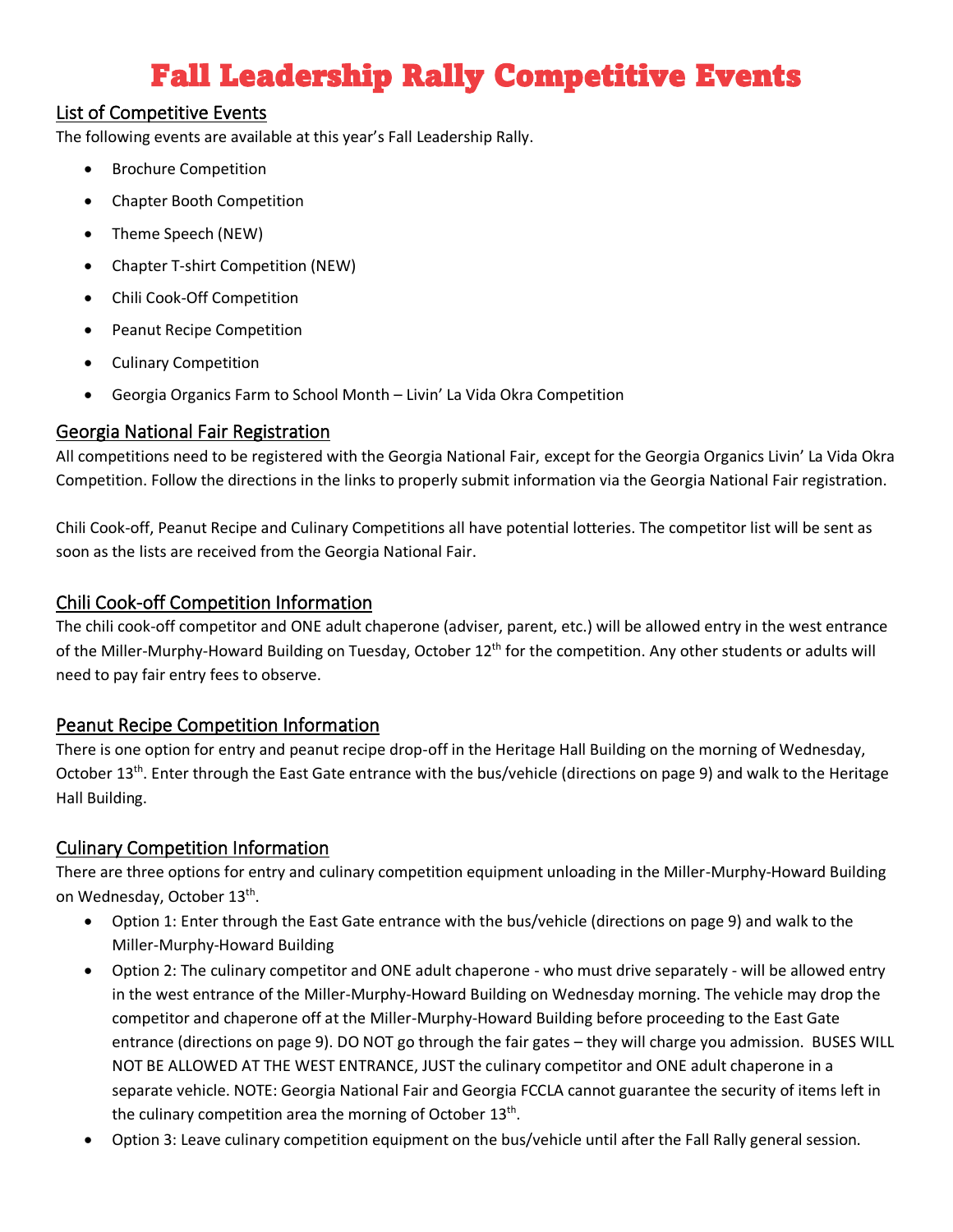## <span id="page-11-0"></span>Livin' La Vida Okra Competition

Georgia FCCLA is pleased to again partner with Georgia Organics on the Livin' La Vida Okra competition. Livin' La Vida Okra is a state-wide effort to get kids across Georgia eating, growing and participating in squash-themed activities during October Farm to School Month.

#### *Steps to participate:*

- 1. [Sign up to participate on the Georgia Organics site.](https://farmtoschool.georgiaorganics.org/livin-la-vida-okra)
- 2. FCCLA members plan Livin' La Vida Okra activities.
- 3. Implement your activity! (Due to timing, the activity can be implemented before the month of October.) Don't forget to use the hashtag **#livinlavidaokra** on social media.
- 4. By October 1st, let Georgia FCCLA know about your activity for a chance to win the competition. (Winners will be announced at Fall Rally.)
- 5. Tell Georgia Organics about your activities, too!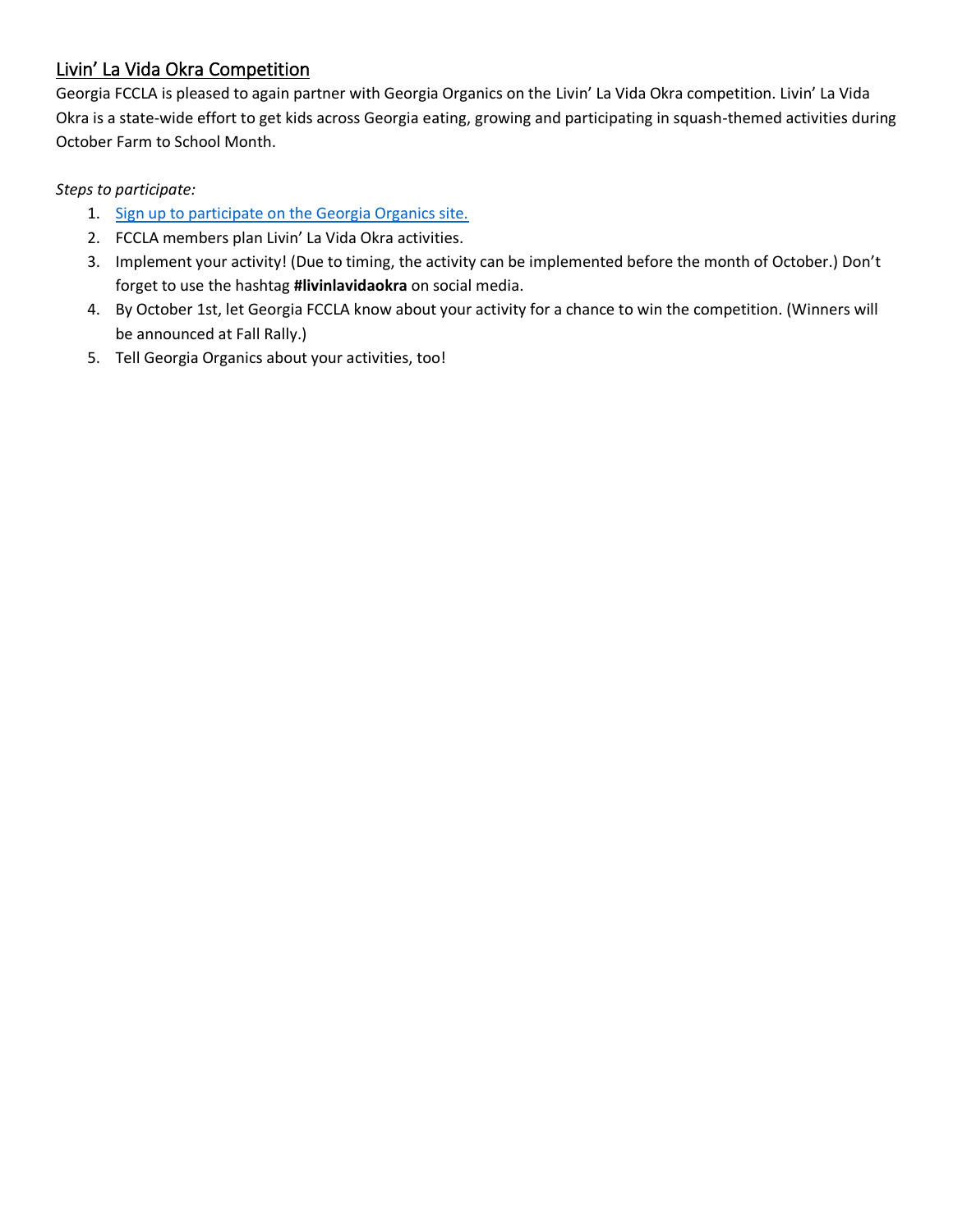## Appendix A – Multiple Release Form

*Georgia FCCLA Multiple Release Form for Fall Leadership Rally 2021*

<span id="page-12-0"></span>

| School<br>SIGN ALL PORTIONS OF THE RELEASE FORM.                                             |  | Adviser<br>Please have student attendees and their parents/guardians read and complete this multiple-part form. Information about dress code and<br>code of conduct is included on the Georgia FCCLA website events page: www.gafccla.com. Retain a copy for your records.<br>ADVISERS, MEMBERS AND PARENTS: THERE ARE 17 LINES TO BE COMPLETED, PLEASE MAKE SURE TO<br>MEDICAL RELEASE/AGREEMENT TO ACCEPT FINANCIAL RESPONSIBILITY: The undersigned, being the parent or<br>general or special supervision and on the advice of any dentist, physician or surgeon licensed to practice in the State of Georgia or in a<br>state on the itinerary of an activity sponsored by FCCLA I/we further agree that I/we will assume all expenses involved in such<br>medical/ dental procedures and will not hold Georgia FCCLA or its representatives liable for said expenses.                                                                                           |  |
|----------------------------------------------------------------------------------------------|--|----------------------------------------------------------------------------------------------------------------------------------------------------------------------------------------------------------------------------------------------------------------------------------------------------------------------------------------------------------------------------------------------------------------------------------------------------------------------------------------------------------------------------------------------------------------------------------------------------------------------------------------------------------------------------------------------------------------------------------------------------------------------------------------------------------------------------------------------------------------------------------------------------------------------------------------------------------------------|--|
| List any medical/dental conditions that a medical<br>doctor/dentist should be made aware of: |  | List any allergies that a medical doctor/dentist should be made<br>aware of:                                                                                                                                                                                                                                                                                                                                                                                                                                                                                                                                                                                                                                                                                                                                                                                                                                                                                         |  |
| Family Physician:                                                                            |  | Name 3                                                                                                                                                                                                                                                                                                                                                                                                                                                                                                                                                                                                                                                                                                                                                                                                                                                                                                                                                               |  |
|                                                                                              |  | Address 4 Phone 5                                                                                                                                                                                                                                                                                                                                                                                                                                                                                                                                                                                                                                                                                                                                                                                                                                                                                                                                                    |  |
|                                                                                              |  | Parent's/Guardian's Signature 6 Dated 7 Dated 7 Dated 7 Dated 7 Dated 7 Dated 7 Dated 7 Dated 7 Dated 7 Dated 7 Dated 7 Dated 7 Dated 7 Dated 7 Dated 7 Dated 7 Dated 7 Dated 7 Dated 7 Dated 7 Dated 7 Dated 7 Dated 7 Dated                                                                                                                                                                                                                                                                                                                                                                                                                                                                                                                                                                                                                                                                                                                                        |  |
|                                                                                              |  | Emergency Contact Name 8 Phone 9                                                                                                                                                                                                                                                                                                                                                                                                                                                                                                                                                                                                                                                                                                                                                                                                                                                                                                                                     |  |
| agents, servants, and employees.                                                             |  | <b>LIABILITY:</b> The undersigned being the parent or guardian of student named above hereby agrees to release the Georgia Department<br>of Education, Georgia FCCLA, its representatives, agents, servants, and employees from liability for injury to the said minor resulting<br>from any cause whatsoever occurring to the said minor at any time while attending a conference or meeting of Georgia FCCLA,<br>including travel to and from said meeting, excepting only such injury or damage resulting from the willful acts of such representatives,                                                                                                                                                                                                                                                                                                                                                                                                          |  |
|                                                                                              |  | Parent's/Guardian's Signature 10 contract to Date of the Date of the Date of the Date of the Date of the Date of the Date of the Date of the Date of the Date of the Date of the Date of the Date of the Date of the Date of t                                                                                                                                                                                                                                                                                                                                                                                                                                                                                                                                                                                                                                                                                                                                       |  |
| consequences of any violations.                                                              |  | <b>CODE OF CONDUCT AND DRESS CODE:</b> Students are to conduct themselves in accord with exemplary standards of ethics and<br>behavior, including zero tolerance for any actions that violate any civil or criminal codes. Students found to be in violation of any<br>laws, regulations or policies established for the FCCLA event they are attending will be subject to disciplinary action and prosecution.<br>Their parents or guardians and school officials will be notified and must remove the student from the event. Dress is to reflect the<br>FCCLA image and to follow guidelines for specific events. The FCCLA Code of Conduct and Dress Code is available online at<br>www.gafccla.com. Reading and understanding completely the policies, practices, and procedures that will serve to govern the conduct<br>and attire of persons attending an FCCLA event, I do hereby agree to follow said policies, procedures, and practices and abide by any |  |
|                                                                                              |  | 12<br>Signature of FCCLA Member<br>Date Date Signature of Parent/Guardian<br>Date                                                                                                                                                                                                                                                                                                                                                                                                                                                                                                                                                                                                                                                                                                                                                                                                                                                                                    |  |
| Voice, Quote or written material.                                                            |  | <b>MEDIA RELEASE:</b> I release to the Georgia Department of Education and Georgia FCCLA the unlimited right to reproduce, copy,<br>publish, or otherwise use in any reasonable way for any informational or educational purpose the following: Image (photo or video),                                                                                                                                                                                                                                                                                                                                                                                                                                                                                                                                                                                                                                                                                              |  |
|                                                                                              |  | 14<br>Signature of FCCLA Member<br>Date Date Signature of Parent/Guardian<br>Date                                                                                                                                                                                                                                                                                                                                                                                                                                                                                                                                                                                                                                                                                                                                                                                                                                                                                    |  |
| 16                                                                                           |  | <b>SOCIAL MEDIA:</b> Georgia FCCLA respects the rights of its members to use social media. Members that use social media must<br>remember that any information posted while attending a Georgia FCCLA event is reflective of the entire FCCLA community and, as<br>such, is subject to the same behavioral standards set forth on the website. I will represent Georgia FCCLA in the best manner possible.<br>17<br><u> 1980 - Johann Barn, mars ann an t-Amhain Aonaich an t-Aonaich an t-Aonaich ann an t-Aonaich ann an t-Aonaich</u>                                                                                                                                                                                                                                                                                                                                                                                                                             |  |

| Signature of FCCLA<br>Member | 9 ote<br>. | Signature of Parent/Guardian | Jate |  |
|------------------------------|------------|------------------------------|------|--|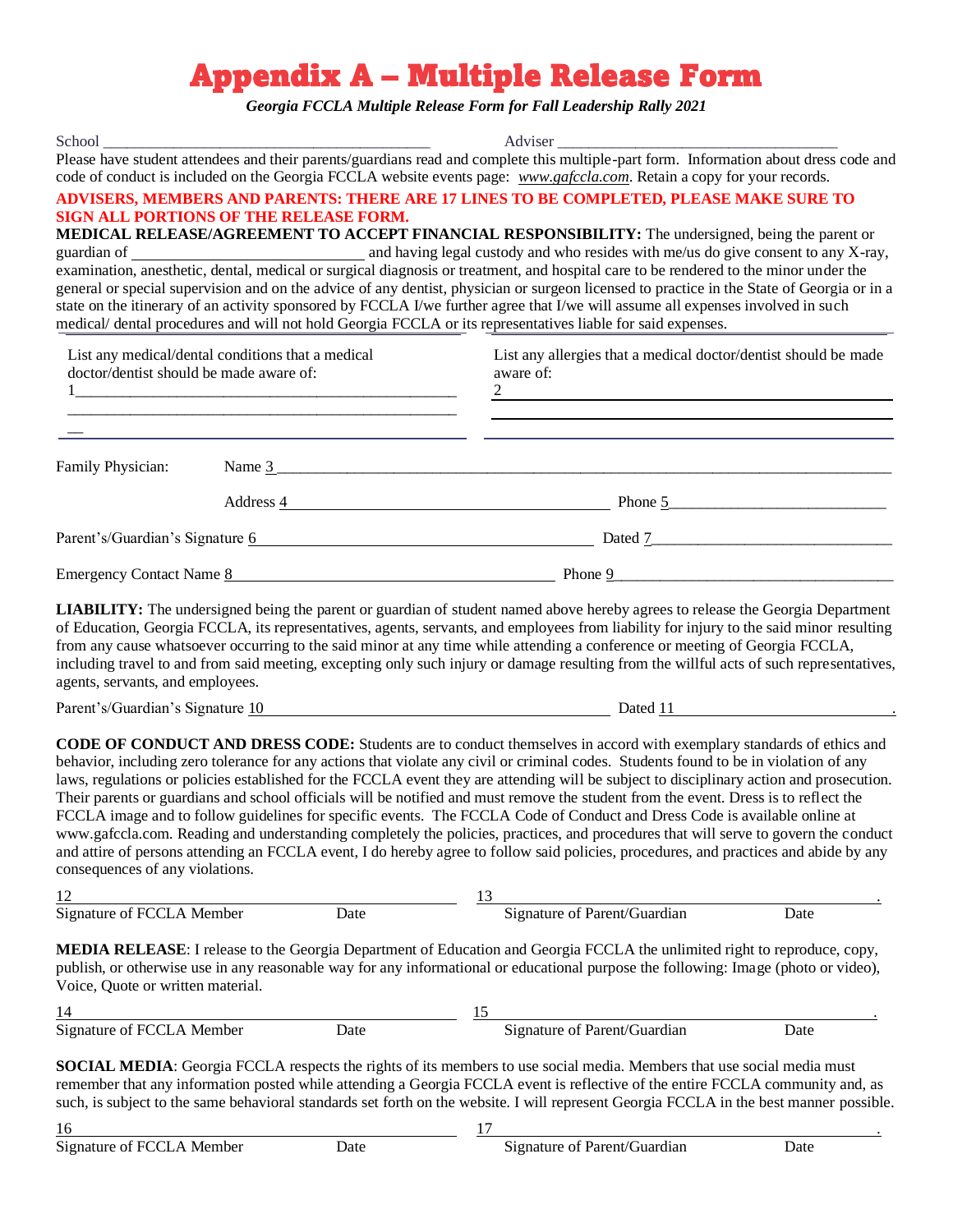## Appendix B – COVID Waiver

<span id="page-13-0"></span>

| <b>Emergency Contact Form</b> |  |
|-------------------------------|--|
|                               |  |
|                               |  |
|                               |  |

Student Member's Name: \_\_\_\_\_\_\_\_\_\_\_\_\_\_\_\_\_\_\_\_\_\_\_\_\_\_\_\_\_\_

Chapter/School: **Example 2018** 

Parent Name: \_\_\_\_\_\_\_\_\_\_\_\_\_\_\_\_\_\_\_\_\_\_\_\_\_\_\_\_\_\_\_\_\_\_\_\_\_\_\_\_

Parent Cell #: \_\_\_\_\_\_\_\_\_\_\_\_\_\_\_\_\_\_\_\_\_\_\_\_\_\_\_\_\_\_\_\_\_\_\_\_\_\_\_\_



## **Waiver of Liability Relating to Coronavirus/COVID-19**

The novel coronavirus, COVID-19, has been declared a worldwide pandemic by the World Health Organization. COVID-19 is reported to be extremely contagious. The state of medical knowledge is evolving, but the virus is believed to spread from person-to-person contact and/or by contact with contaminated surfaces and objects, and even possibly in the air. People reportedly can be infected and show no symptoms and therefore spread the disease. The exact methods of spread and contraction are unknown, and there is no known treatment, cure, or vaccine for COVID-19. Evidence has shown that COVID-19 can cause severe and potentially life-threatening illness and even death.

Georgia FCCLA cannot prevent chapter members from becoming exposed to, contracting, or spreading COVID-19 while participating in a **Georgia FCCLA sanctioned event** or being on the event premises. It is not possible to prevent the presence of the disease. Therefore, if your student chooses to participate in the Event or be on the event premises, he/she may be exposing himself/herself to and/or increasing their risk of contracting or spreading COVID-19.

**ASSUMPTION OF RISK:** I have read and understood the above warning concerning COVID-19. I hereby choose to accept the risk of contracting COVID-19 for my student member to participate in the Event and be on the event premises. These services are of such value to my student member that we accept the risk of being exposed to, contracting, and/or spreading COVID-19 in order to participate in the Event and be on the event premises in person.

**WAIVER OF LAWSUIT/LIABILITY:** I hereby forever release and waive my right to bring suit against Georgia Family, Career and Community Leaders of America, Inc. and its owners, officers, directors, managers, officials, trustees, agents, employees, or other representatives in connection with exposure, infection, and/or spread of COVID-19 related to participating in the Event and being on the event premises. I understand that this waiver means I give up my right to bring any claims including for personal injuries, death, disease or property losses, or any other loss, including but not limited to claims of negligence, and give up any claim I may have to seek damages, whether known or unknown, foreseen or unforeseen.

**CHOICE OF LAW:** I understand and agree that the law of the State of Georgia will apply to this contract.

I HAVE CAREFULLY READ AND FULLY UNDERSTAND ALL PROVISIONS OF THIS RELEASE, AND FREELY AND KNOWINGLY ASSUME THE RISK AND WAIVE MY RIGHTS CONCERNING LIABILITY AS DESCRIBED ABOVE.

I am the parent or legal guardian of the minor named above **(Student Member)**. I have the legal right to consent to and, by signing below, I hereby do consent to the terms and conditions of this Release.

Parent/Guardian Signature \_\_\_\_\_\_\_\_\_\_\_\_\_\_\_\_\_\_\_\_\_\_\_\_\_\_\_\_\_\_\_\_\_\_\_\_\_\_\_\_\_\_

Parent/Guardian Name (Printed) \_\_\_\_\_\_\_\_\_\_\_\_\_\_\_\_\_\_\_\_\_\_\_\_\_\_\_\_\_\_\_\_\_\_\_\_\_\_ Date \_\_\_\_\_\_\_\_\_\_\_\_\_\_\_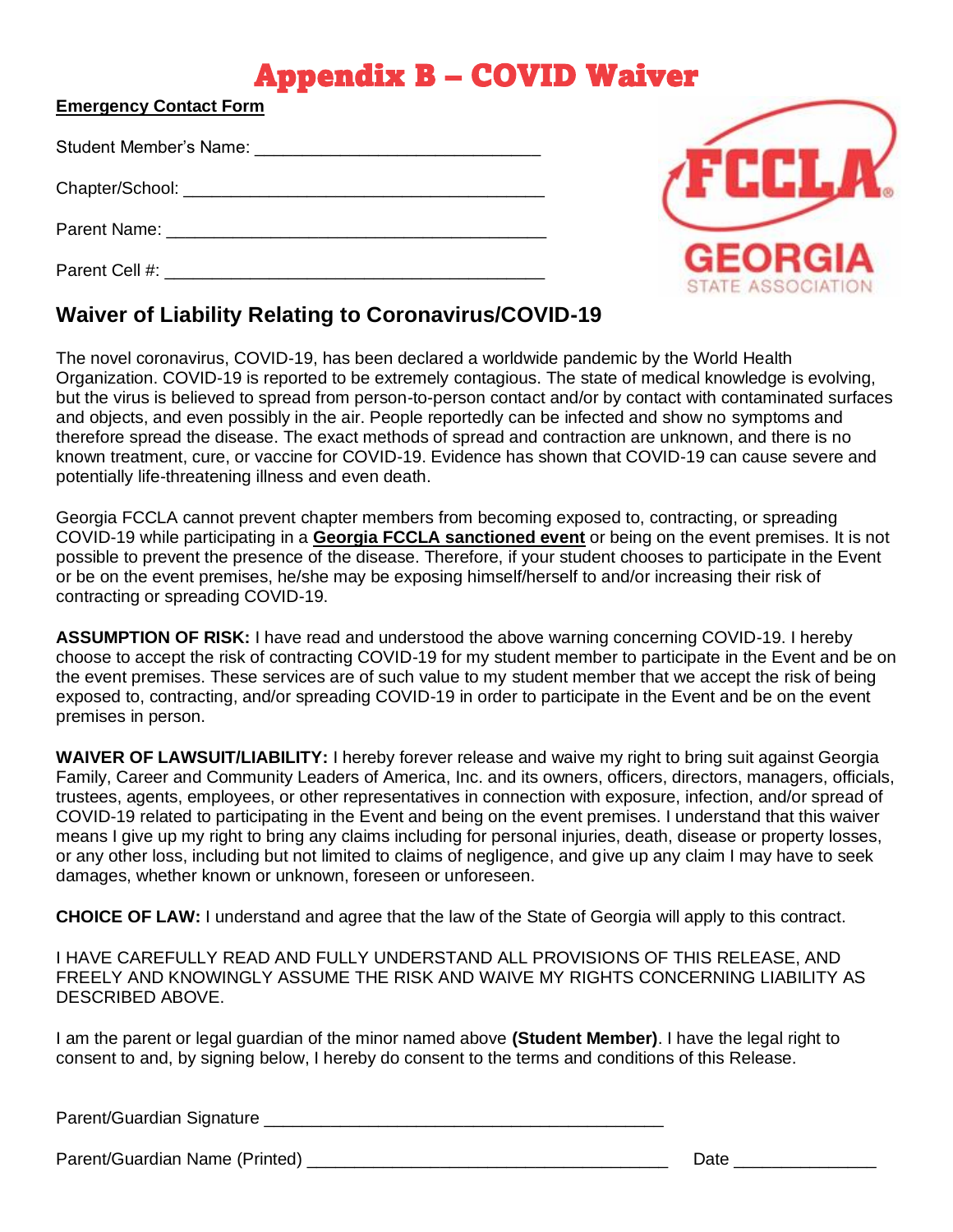## <span id="page-14-0"></span>Appendix C – Certification Form

# Georgia FCCLA Fall Leadership Rally 2021 Certification Form

Chapter Name: \_\_\_\_\_\_\_\_\_\_\_\_\_\_\_\_\_\_\_\_\_\_\_\_\_\_\_\_\_\_\_\_\_\_\_\_\_\_\_\_\_\_\_\_\_\_\_\_\_\_\_\_\_\_

Adviser Name: \_\_\_\_\_\_\_\_\_\_\_\_\_\_\_\_\_\_\_\_\_\_\_\_\_\_\_\_\_\_\_\_\_\_\_\_\_\_\_\_\_\_\_\_\_\_\_\_\_\_\_\_\_\_\_

I certify that completed Multiple Release Forms have been provided to Georgia FCCLA for all FCCLA members / FACS students attending the 2021 Fall Leadership Rally.

Signed: \_\_\_\_\_\_\_\_\_\_\_\_\_\_\_\_\_\_\_\_\_\_\_\_\_\_\_\_\_\_\_\_\_\_\_\_\_\_\_\_\_\_\_\_\_\_\_\_\_\_\_\_\_\_\_\_\_\_\_\_\_

Date: \_\_\_\_\_\_\_\_\_\_\_\_\_\_\_\_\_\_\_\_\_\_\_